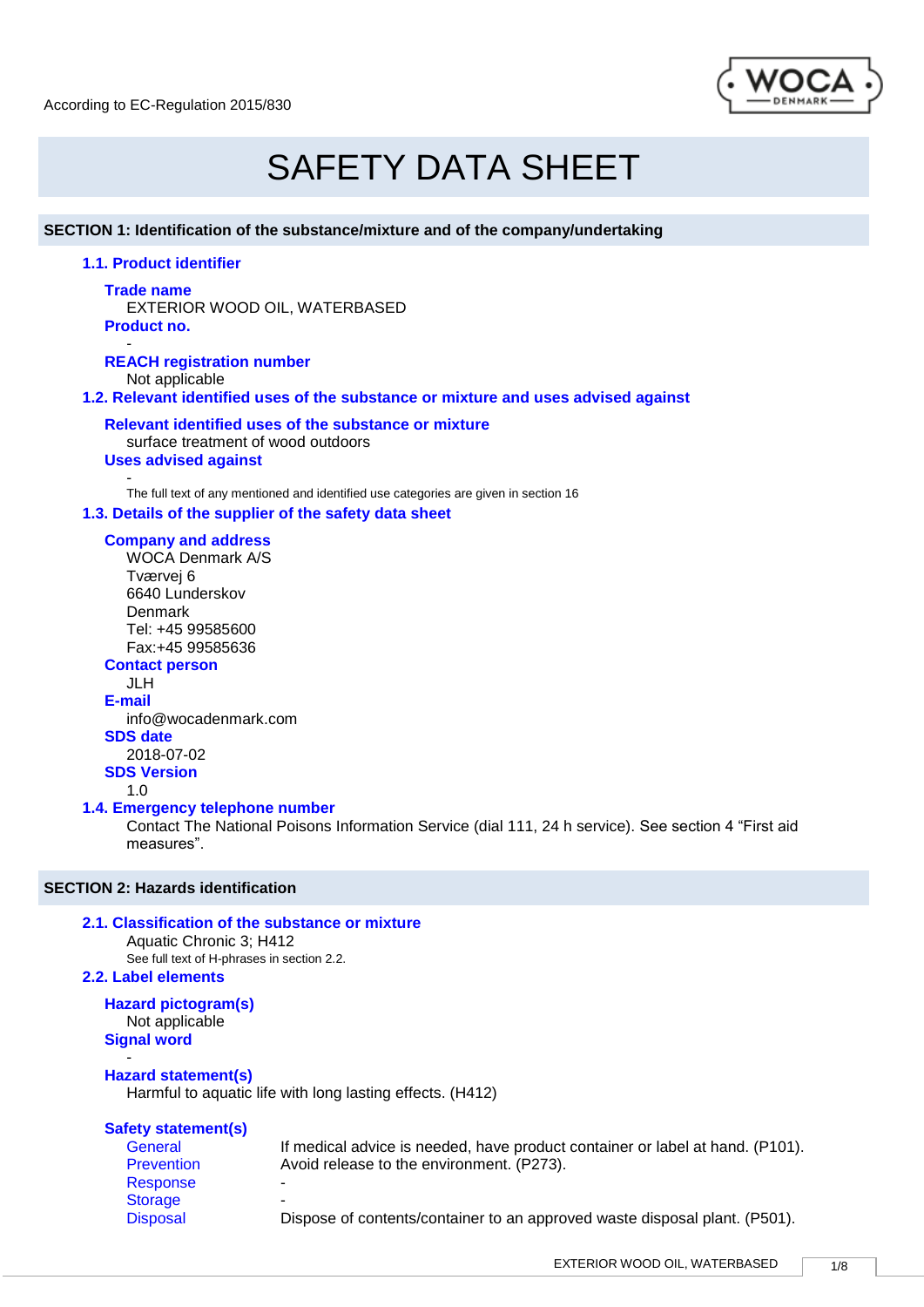

## **Identity of the substances primarily responsible for the major health hazards**

## Not applicable

## **2.3. Other hazards**

#### Not applicable **Additional labelling**

Contains 3-iod-2-propynylbutylcarbamat, octhilinone (ISO) 2-octyl-2H-isothiazol-3-one. May produce an allergic reaction. (EUH208).

## **Additional warnings**

#### Not applicable

#### **VOC**

VOC-MAX: 20 g/l, MAXIMUM VOC CONTENT (A/f (WB)): 130 g/l.

## **SECTION 3: Composition/information on ingredients**

## **3.1/3.2. Substances/Mixtures**

| NAMF:                | 3-iod-2-propynylbutylcarbamat                                                                           |
|----------------------|---------------------------------------------------------------------------------------------------------|
| IDENTIFICATION NOS.: | CAS-no: 55406-53-6 EC-no: 259-627-5 Index-no: 616-212-00-7                                              |
| CONTENT:             | $0.1 - 0.25\%$                                                                                          |
| CLP CLASSIFICATION:  | Acute Tox. 4, Skin Sens. 1B, Eye Dam. 1, Acute Tox. 3, STOT RE 1, Aquatic Acute 1,<br>Aquatic Chronic 1 |
|                      | H302, H317, H318, H331, H372, H400, H410 (M-acute = 10) (M-chronic = 1)                                 |

(\*) See full text of H-phrases in section 16. Occupational exposure limits are listed in section 8, if these are available.

## **Other information**

ATEmix(inhale, vapour) > 20 ATEmix(dermal) > 2000 ATEmix(oral) > 2000 N chronic (CAT 3) Sum = Sum(Ci/(M(chronic)i\*25)\*0.1\*10^CATi) = 2,376 - 3,564 N acute (CAT 1) Sum = Sum(Ci/M(acute)i\*25) = 0,09504 - 0,14256

## **SECTION 4: First aid measures**

## **4.1. Description of first aid measures**

## **General information**

In the case of accident: Contact a doctor or casualty department – take the label or this safety data sheet. The doctor can contact The National Poisons Information Service (dial 111, 24 h service).

Contact a doctor if in doubt about the injured person's condition or if the symptoms persist. Never give an unconscious person water or other drink.

## **Inhalation**

Bring the person into fresh air and stay with him/her.

## **Skin contact**

Immediately remove contaminated clothing and shoes. Ensure that skin, which has been exposed to the material, is washed thoroughly with soap and water. Skin cleanser can be used. DO NOT use solvents or thinners.

## **Eye contact**

Remove contact lenses and open eyes widely. Flush eyes with water or saline water(20-30°C) for at least 15 minutes. Seek medical assistance and continue flushing during transport.

#### **Ingestion**

Provide plenty of water for the person to drink and stay with him/her. In case of malaise, seek medical advice immediately and bring the safety data sheet or label from the product. Do not induce vomiting, unless recommended by the doctor. Have the victim lean forward with head down to avoid inhalation of- or choking on vomited material.

## **Burns**

Not applicable

## **4.2. Most important symptoms and effects, both acute and delayed**

This product contains substances that may trigger an allergic reaction to predisposed persons.

**4.3. Indication of any immediate medical attention and special treatment needed** Nothing special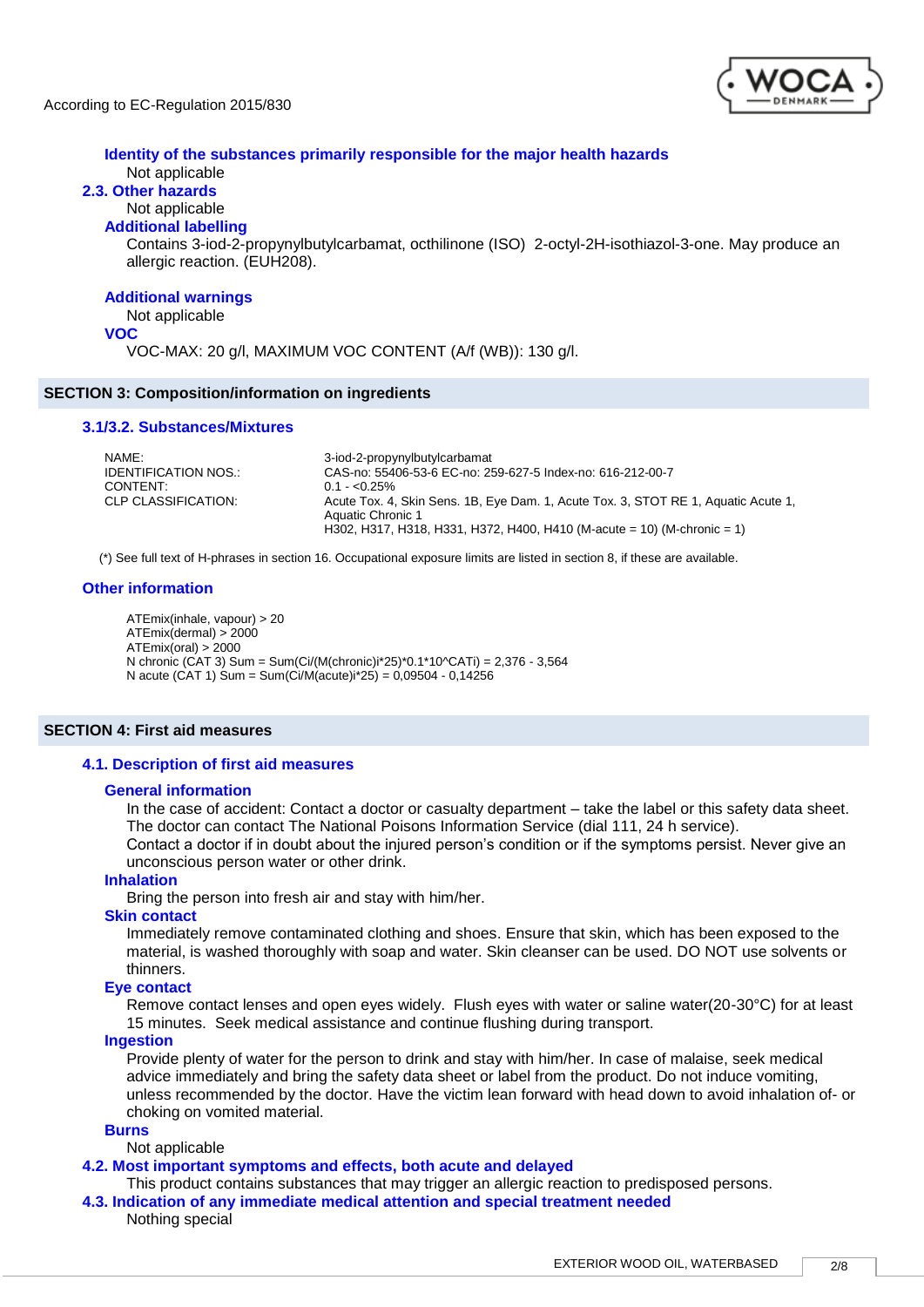

## **Information to medics**

Bring this safety data sheet.

## **SECTION 5: Firefighting measures**

## **5.1. Extinguishing media**

Recommended: alcohol-resistant foam, carbonic acid, powder, water mist. Waterjets should not be used, since they can spread the fire.

## **5.2. Special hazards arising from the substance or mixture**

Nothing special

## **5.3. Advice for firefighters**

No specific requirements.

## **SECTION 6: Accidental release measures**

## **6.1. Personal precautions, protective equipment and emergency procedures**

#### No specific requirements. **6.2. Environmental precautions**

Avoid discharge to lakes, streams, sewers, etc. In the event of leakage to the surroundings, contact local environmental authorities. It is recommended to install waste collection trays to prevent emissions to the waste water system and surrounding environment.

## **6.3. Methods and material for containment and cleaning up**

Use sand, sawdust, earth, vermiculite, diatomaceous earth to contain and collect non-combustible absorbent materials and place in container for disposal, according to local regulations. To the extent possible cleaning is performed with normal cleaning agents. Avoid use of solvents.

## **6.4. Reference to other sections**

See section on "Disposal considerations" in regard of handling of waste. See section on 'Exposure controls/personal protection' for protective measures.

## **SECTION 7: Handling and storage**

## **7.1. Precautions for safe handling**

Smoking, storage of tobacco, consumption and storage of food or liquids are not allowed in the workrooms. It is recommended to install waste collection trays to prevent emissions to the waste water system and surrounding environment. See section on 'Exposure controls/personal protection' for information on personal protection.

## **7.2. Conditions for safe storage, including any incompatibilities**

Always store in containers of the same material as the original container. Containers that have been opened must be carefully resealed and kept upright to prevent leakage.

## **Storage temperature**

Store frost-free.

## **7.3. Specific end use(s)**

This product should only be used for applications quoted in section 1.2

## **SECTION 8: Exposure controls/personal protection**

## **8.1. Control parameters**

**OEL**

No substances are listed in The Control of Substances Hazardous to Health Regulations with an occupational exposure limit.

**DNEL / PNEC** No data available

## **8.2. Exposure controls**

Control is unnecessary if the product is used as intended.

## **General recommendations**

Observe general occupational hygiene standards.

## **Exposure scenarios**

In the event exposure scenarios are appended to the safety data sheet, the operational conditions and risk management measures in these shall be complied with.

## **Exposure limits**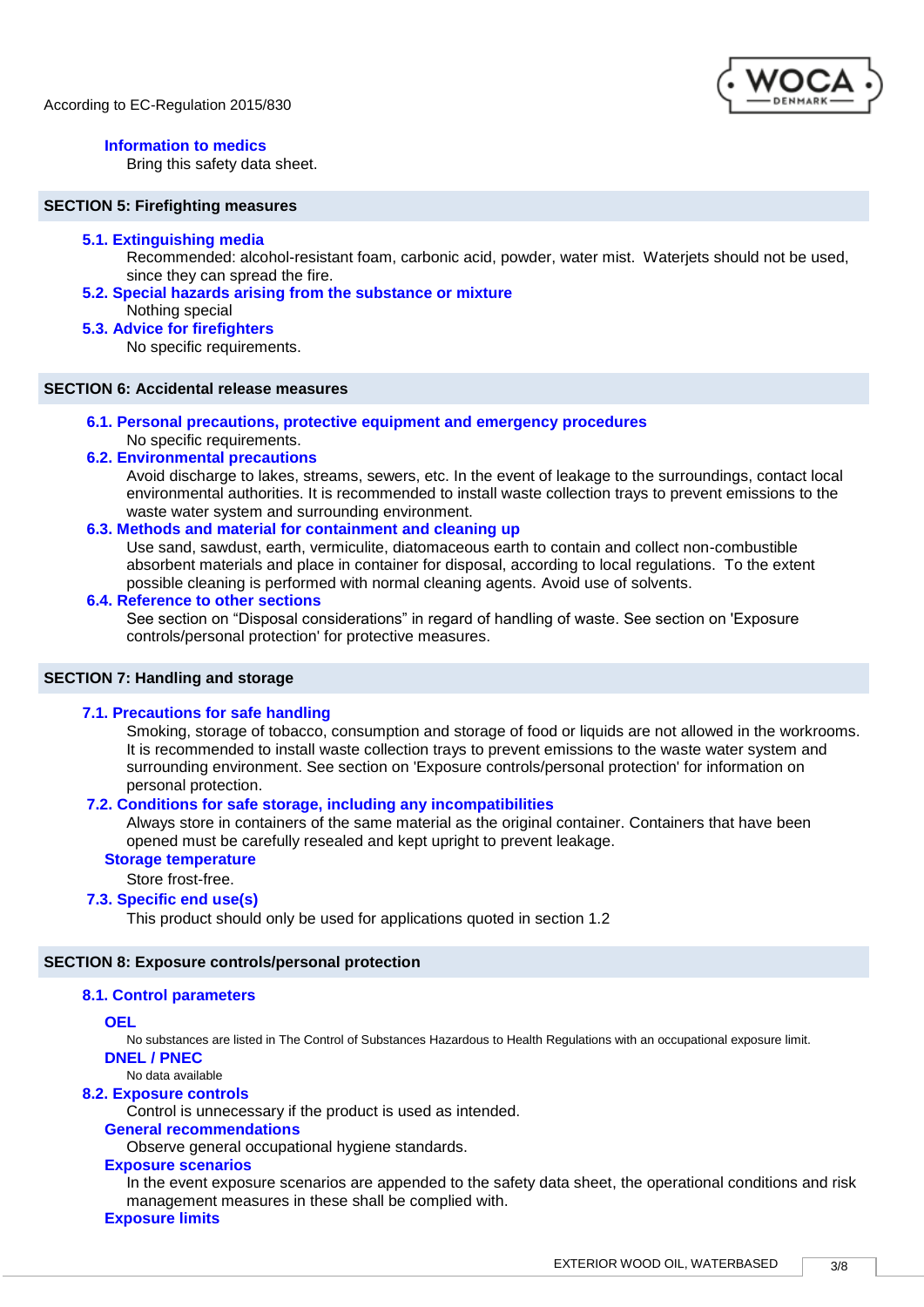



Occupational exposure limits have not been defined for the substances in this product. **Appropriate technical measures**

Apply standard precautions during use of the product. Avoid inhalation of gas or dust. **Hygiene measures**

In between use of the product and at the end of the working day all exposed areas of the body must be washed thoroughly. Always wash hands, forearms and face.

## **Measures to avoid environmental exposure**

No specific requirements.

**Individual protection measures, such as personal protective equipment**



## **Generally**

Use only CE marked protective equipment. **Respiratory Equipment** No specific requirements. **Skin protection**

Wear appropriate protection clothing.

## **Hand protection**

Recommended: Nitrile rubber. See the manufacturer's instructions.

## **Eye protection**

No specific requirements.

## **SECTION 9: Physical and chemical properties**

## **9.1. Information on basic physical and chemical properties** Form Liquid Colour Various colours Odour **Contact Contact Contact Contact Contact Contact Contact Contact Contact Contact Contact Contact Contact Contact Contact Contact Contact Contact Contact Contact Contact Contact Contact Contact Contact Contact Contact** Odour threshold (ppm) Not determined pH Not determined Viscosity (40°C) 23-32 DIN CUP 4 Density  $(g/cm<sup>3</sup>)$  0,98-1,1 **Phase changes** Melting point (°C) Not determined Boiling point (°C) Not determined Vapour pressure Not determined Decomposition temperature (°C) Not determined Evaporation rate  $(n$ -butylacetate =  $100$ ) Not determined **Data on fire and explosion hazards** Flash point (°C) Not determined Ignition (°C) Not determined Auto flammability (°C) Not determined Explosion limits (% v/v) Not determined Explosive properties and the set of the Not determined Not determined **Solubility** Solubility in water Soluble Soluble n-octanol/water coefficient Not determined **9.2. Other information** Solubility in fat (g/L) Solubility in fat (g/L) Not determined

#### **SECTION 10: Stability and reactivity**

#### **10.1. Reactivity**

No data available

## **10.2. Chemical stability**

The product is stable under the conditions, noted in the section "Handling and storage".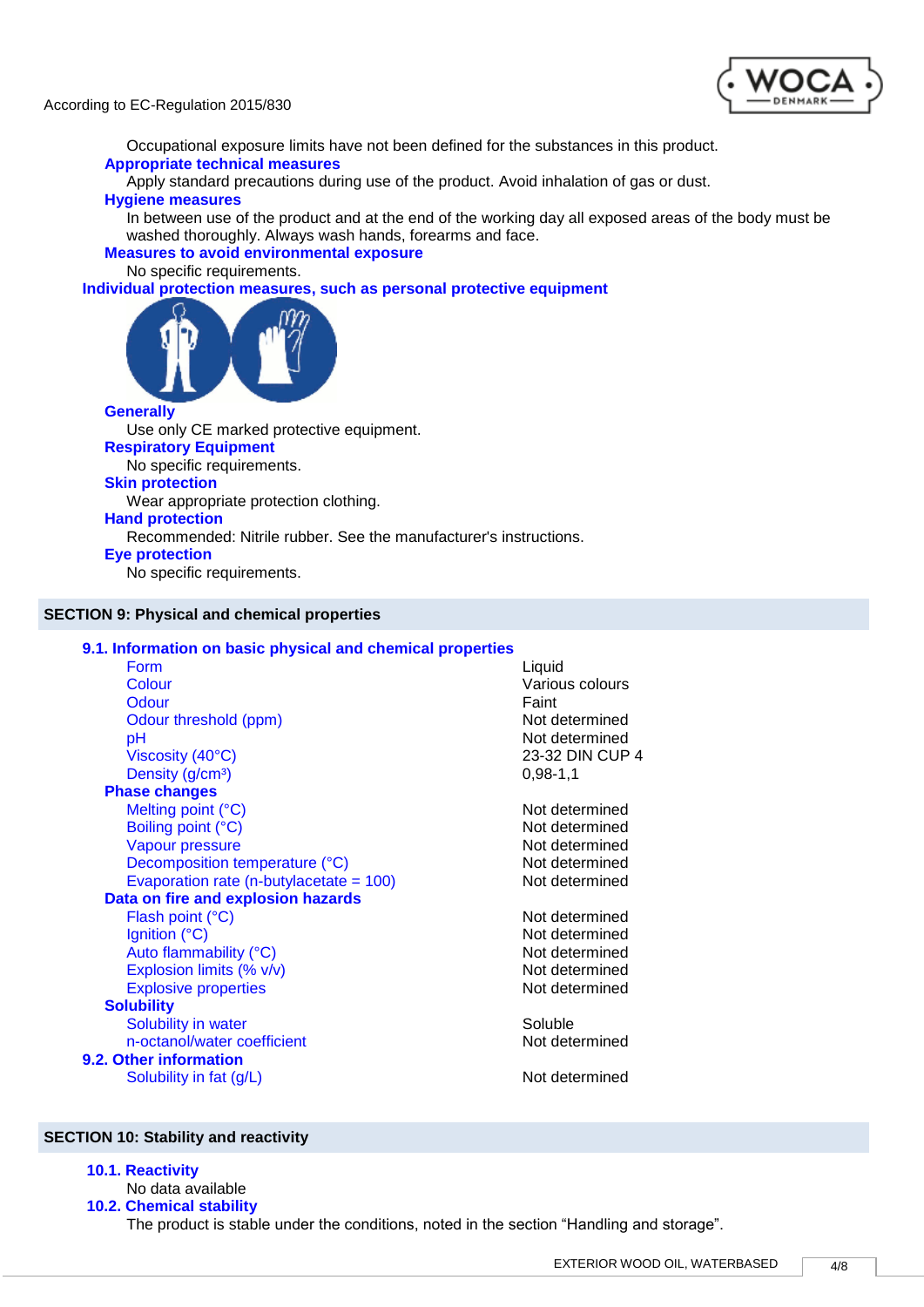

#### **10.3. Possibility of hazardous reactions** Nothing special **10.4. Conditions to avoid**

Do not expose to any forms of heat (e.g. solar radiation). May lead to excess pressure.

**10.5. Incompatible materials**

Strong acids, strong bases, strong oxidizing agents, and strong reducing agents.

## **10.6. Hazardous decomposition products**

The product is not degraded when used as specified in section 1.

## **SECTION 11: Toxicological information**

**11.1. Information on toxicological effects**

#### **Acute toxicity**

Substance: 3-iod-2-propynylbutylcarbamat Species: Rat Test: LD50 Route of exposure: Dermal Result: > 2000 mg/kg

Substance: 3-iod-2-propynylbutylcarbamat Species: Rat Test: LD50 Route of exposure: Oral Result: 300 - 500 mg/kg

Substance: 3-iod-2-propynylbutylcarbamat Species: Rat Test: LC50 Route of exposure: Inhalation Result: 6,89 mg/l (4 timer)

## **Skin corrosion/irritation**

Data on substance: 3-iod-2-propynylbutylcarbamat

## **Serious eye damage/irritation**

Not determined

**Respiratory or skin sensitisation**

This product contains substances that may trigger an allergic reaction to predisposed persons.

#### **Germ cell mutagenicity**

Not determined **Carcinogenicity**

Not determined **Reproductive toxicity**

Not determined

## **STOT-single exposure**

Not determined **STOT-repeated exposure** Not determined **Aspiration hazard** Not determined

**Long term effects** Nothing special

#### **SECTION 12: Ecological information**

#### **12.1. Toxicity**

Substance: 3-iod-2-propynylbutylcarbamat Species: Fish Test: LC50 Duration: 96 h Result: 0,43 mg/l

Substance: 3-iod-2-propynylbutylcarbamat Species: Daphnia Test: EC50 Duration: 48 h Result: 0,21 mg/l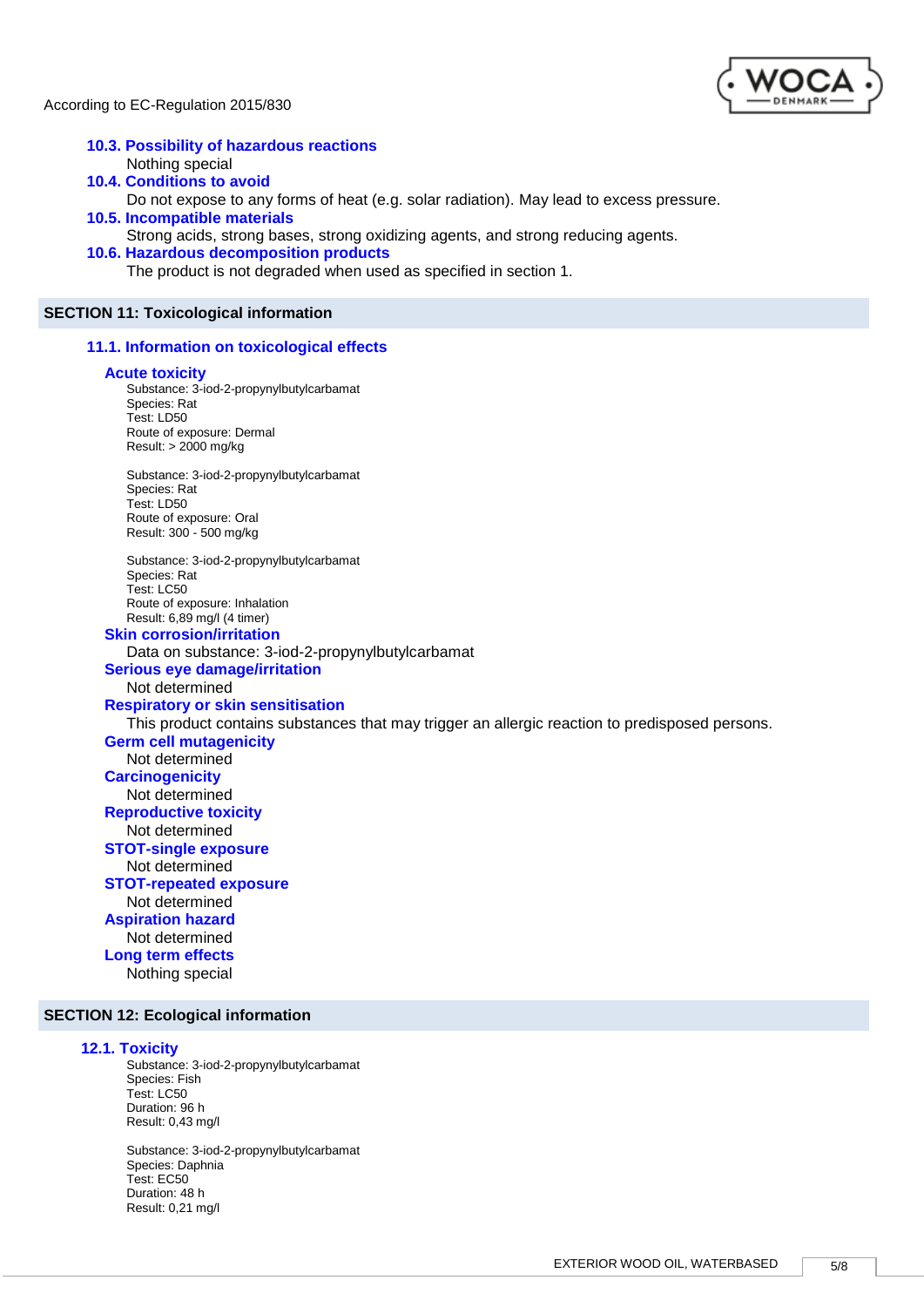

| Substance: 3-iod-2-propynylbutylcarbamat<br>Species: Algae<br>Test: EC50 |                                  |        |               |
|--------------------------------------------------------------------------|----------------------------------|--------|---------------|
| Duration: 72 h                                                           |                                  |        |               |
| Result: 0,022 mg/l                                                       |                                  |        |               |
| 12.2. Persistence and degradability                                      |                                  |        |               |
| <b>Substance</b>                                                         | <b>Biodegradability</b>          | Test   | <b>Result</b> |
| Not determined                                                           |                                  |        |               |
| 12.3. Bioaccumulative potential                                          |                                  |        |               |
| <b>Substance</b>                                                         | <b>Potential bioaccumulation</b> | LogPow | <b>BCF</b>    |
| 3-iod-2-propynylbutylcarbamat                                            | No                               | 4      | 4,5           |

## **12.4. Mobility in soil**

3-iod-2-propynylbutylcarbamat: Log Koc= 3,246 (Moderate mobility potential.).

## **12.5. Results of PBT and vPvB assessment**

This mixture/product does not contain any substances considered to meet the criteria classifying them as PBT and/or vPvB.

## **12.6. Other adverse effects**

This product contains substances that are toxic to the environment. May result in adverse effects to aquatic organisms.

This product contains substances, which due to poor biodegradability, may cause adverse long-term effects to the aquatic environment,

## **SECTION 13: Disposal considerations**

## **13.1. Waste treatment methods**

Product is covered by the regulations on hazardous waste.

## **Waste**

-

EWC code -

## **Specific labelling**

#### **Contaminated packing**

Contaminated packaging must be disposed of similarly to the product.

## **SECTION 14: Transport information**

## **14.1 – 14.4**

Not dangerous goods according to ADR, IATA and IMDG.

**ADR/RID**

| 14.1. UN number                            |  |
|--------------------------------------------|--|
| 14.2. UN proper shipping name              |  |
| <b>14.3. Transport hazard</b><br>class(es) |  |
| 14.4. Packing group                        |  |
| <b>Notes</b>                               |  |
| <b>Tunnel restriction code</b>             |  |
| <b>IMDG</b>                                |  |
| $UN-no.$                                   |  |
| <b>Proper Shipping Name</b>                |  |
| <b>Class</b>                               |  |
| PG*                                        |  |
| <b>EmS</b>                                 |  |
| $MP**$                                     |  |
| <b>Hazardous constituent</b>               |  |
| <b>IATA/ICAO</b>                           |  |
| UN-no.                                     |  |
| <b>Proper Shipping Name</b>                |  |
| <b>Class</b>                               |  |
| <b>PG*</b>                                 |  |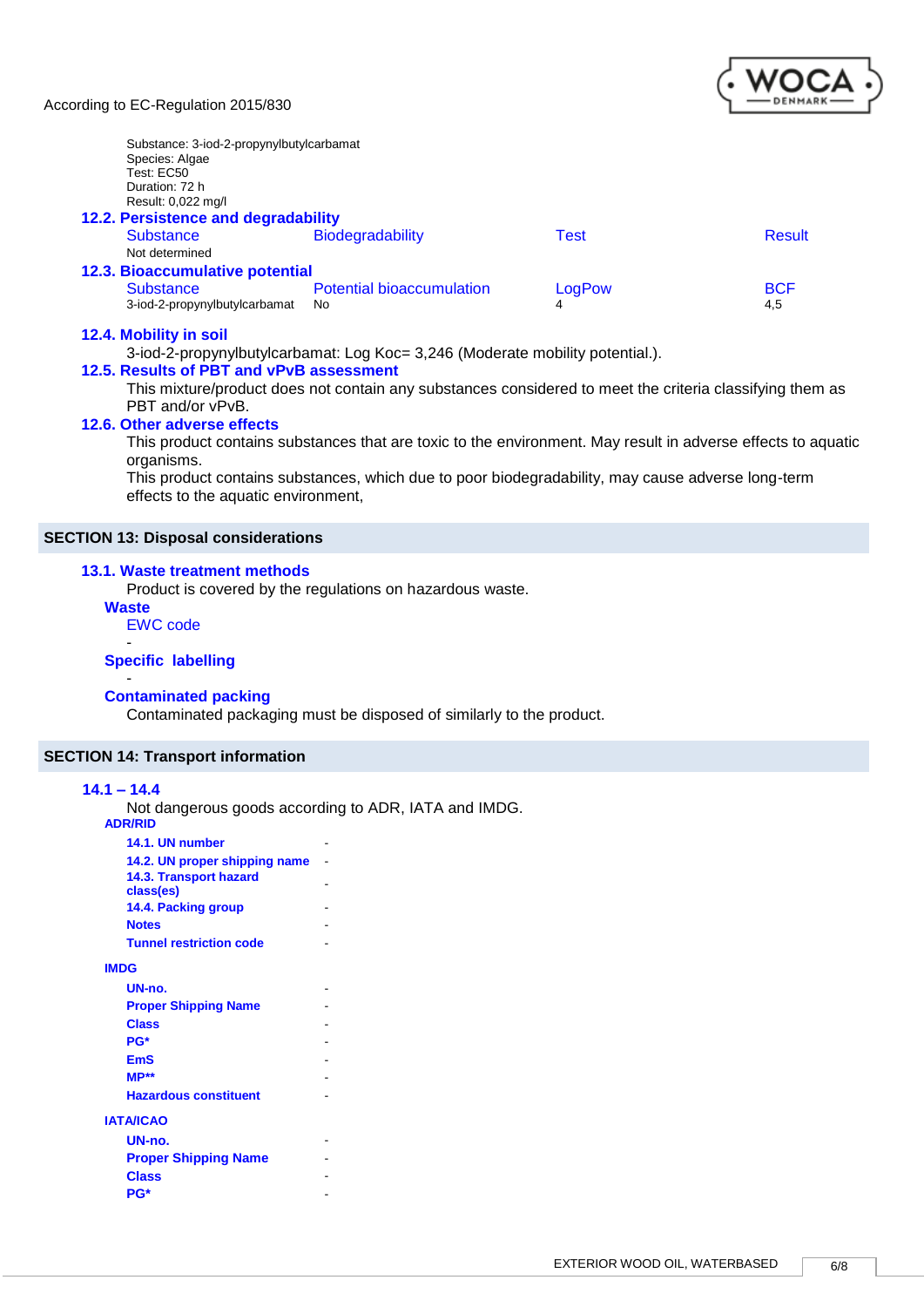

## **14.5. Environmental hazards**

## **14.6. Special precautions for user**

- **14.7. Transport in bulk according to Annex II of Marpol and the IBC Code** No data available

(\*) Packing group (\*\*) Marine pollutant

-

## **SECTION 15: Regulatory information**

## **15.1. Safety, health and environmental regulations/legislation specific for the substance or mixture**

## **Restrictions for application**

#### **Demands for specific education**

#### **Additional information**

Not applicable

## **Seveso** -

-

-

#### **Sources**

Directive 2004/42/CE of the European Parliament and of the Council of 21 April 2004 on the limitation of emissions of volatile organic compounds due to the use of organic solvents in certain paints and varnishes and vehicle refinishing products and amending Directive 1999/13/EC.

Regulation (EC) No 1272/2008 of the European Parliament and of the Council of 16 December 2008 on classification, labelling and packaging of substances and mixtures, amending and repealing Directives 67/548/EEC and 1999/45/EC, and amending Regulation (EC) No 1907/2006 (CLP). EC regulation 1907/2006 (REACH).

**15.2. Chemical safety assessment**

No

## **SECTION 16: Other information**

#### **Full text of H-phrases as mentioned in section 3**

H302 - Harmful if swallowed.

- H317 May cause an allergic skin reaction.
- H318 Causes serious eye damage.
- H331 Toxic if inhaled.
- H372 Causes damage to organs through prolonged or repeated exposure¤.
- H400 Very toxic to aquatic life.

H410 - Very toxic to aquatic life with long lasting effects.

**The full text of identified uses as mentioned in section 1**

#### **Additional label elements**

Not applicable

## **Other**

-

In accordance with Regulation (EC) No. 1272/2008 (CLP) the evaluation of the classification of the mixture is based on:

The classification of the mixture in regard of environmental hazards are in accordance with the calculation methods given by Regulation (EC) No. 1272/2008 (CLP)

It is recommended to hand over this safety data sheet to the actual user of the product. Information in this safety data sheet cannot be used as a product specification.

The information in this safety data sheet applies only to this specific product (mentioned in section 1) and is not necessarily correct for use with other chemicals/products.

A change (in proportion to the last essential change (first cipher in SDS version, see section 1)) is marked with a blue triangle.

## **The safety data sheet is validated by**

JLH